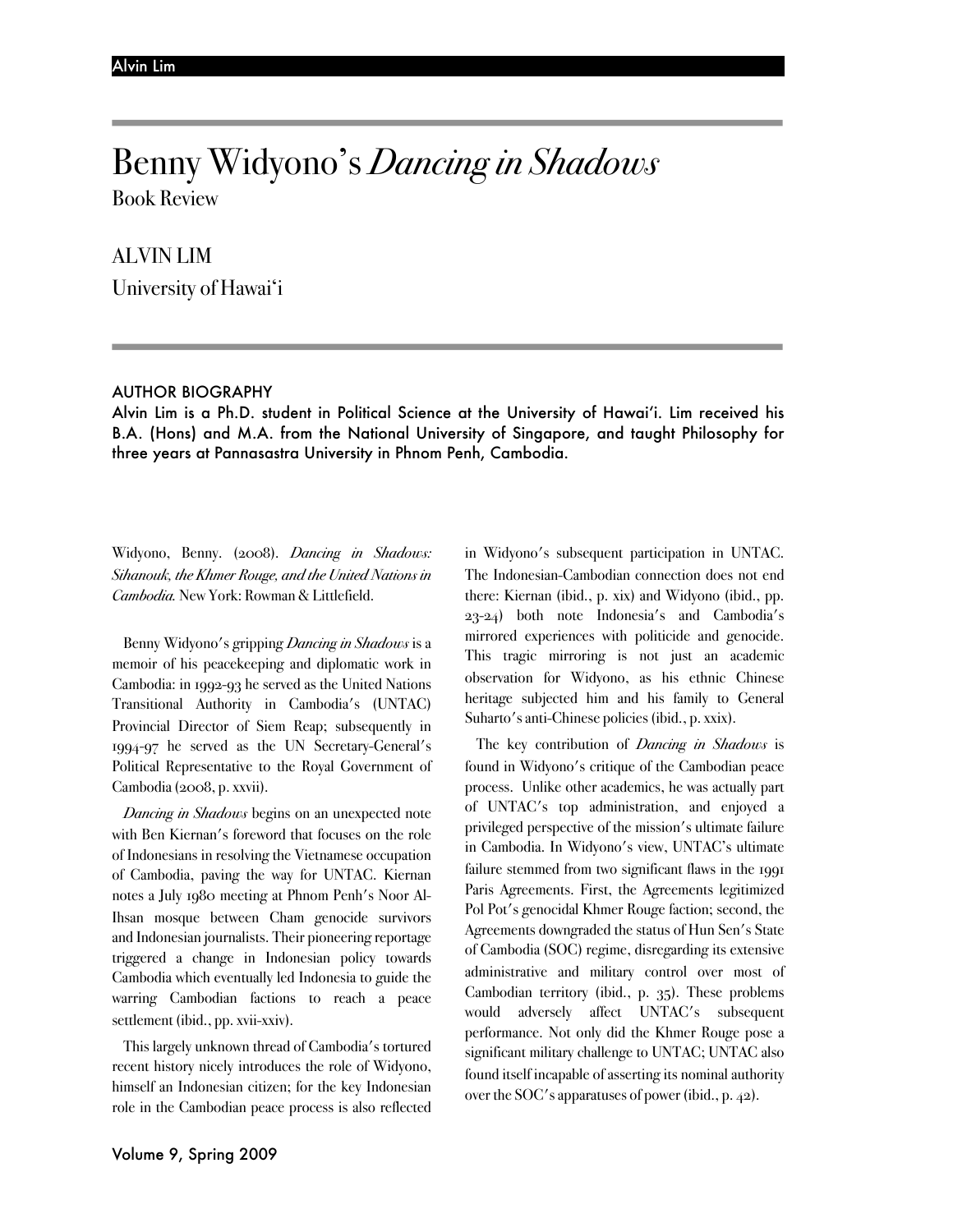#### Book Review: Dancing in Shadows

## **DANCING IN SHADOWS**



Widyono is highly critical of UNTAC's performance, accusing it of "shaping and perpetuating the Cambodian tragedy" (ibid., p. xxvii). Problems brought by UNTAC onto itself include its slow deployment; a crippling lack of Khmer-language speakers in most of its components (ibid., p. 18); and the shameless flaunting of wealth and lack of discipline among UNTAC's peacekeepers. This last problem generated xenophobic anti-UNTAC sentiment among Cambodians, triggering violence and other security problems (ibid., pp. 100-101). Structurally, UNTAC's Civil Administration component failed to exert control over the SOC government. Widyono notes that this failure was inevitable given the fact that UNTAC's Civil Administration was only allocated 200 officers to control the SOC government's 200,000 (ibid., p. 59).

More seriously, Widyono observes that UNTAC coddled the Khmer Rouge, and this leniency emboldened the Khmer Rouge's resistance. Having identified UNTAC's weakness of will, the Khmer Rouge refused to lay down its arms, leading to the collapse of the demobilization of Cambodia's factional armies (ibid., pp. 77-78). One important consequence of this, Widyono notes, emerged 5 years later on 5 July 1997, when a bloody battle erupted between the (undemobilized) armed militias of Hun Sen's Cambodian People's Party (CPP) and Prince Norodom Ranariddh's Front Uni National Pour un Cambodge

Independent, Neutre, Pacifique et Cooperatif (FUNCINPEC) (ibid., pp. 253-254).

As the 1993 elections neared, the Khmer Rouge tried to disrupt the electoral process with military attacks on UNTAC. Its military resistance caused UNTAC great difficulty. Under the Paris Agreements, the SOC army was supposed to be demobilized, and hence was not legally obliged to protect UNTAC (ibid., p. 106) from the Khmer Rouge. The Khmer Rouge also continued with its program of ethnic cleansing, massacring 124 Vietnamese civilians in Siem Reap's Chong Kneas floating village on March 10, 1993. This massacre succeeded in forcing 21,000 Vietnamese, including second and third generation residents of Cambodia, to flee to Vietnam. Widyono notes Sihanouk's and UNTAC's shameful indifference to the plight of Cambodia's Vietnamese residents (ibid., pp. 96-98).

Despite the massive international involvement, the 1993 elections would prove meaningless. Even though FUNCINPEC won, CPP pressure led Sihanouk to declare a power-sharing government, with Hun Sen and Ranariddh as co-premiers, and the CPP having more seats in the cabinet (ibid., pp. 129-131). During this post-UNTAC period, Widyono returned to Cambodia as the UN Secretary-General's Political Representative to the Royal Government. From this vantage point, Widyono observed the strengthening of the CPP's hegemony and the corresponding failure of FUNCINPEC to subvert the CPP's extensive patronage networks. Hun Sen later confided in Widyono that the CPP had been successfully modeled after the hegemonic organization of Indonesia's GOLKAR and Malaysia's UMNO political parties  $(ibid., pp. 146-147).$ 

Also of interest in *Dancing in Shadows* are Widyono's personal observations of Hun Sen, Sihanouk and Ranariddh. Hun Sen emerges as a remarkably determined individual who used his leadership skills and abilities to build a loyal and effective patronage network unparalleled in Cambodia. Ranariddh's corresponding lack of effective leadership skills, coupled with his delusions of grandeur, would exacerbate the fury of the FUNCINPEC rank-and-file when he failed to adequately reward them for their support (ibid., p.